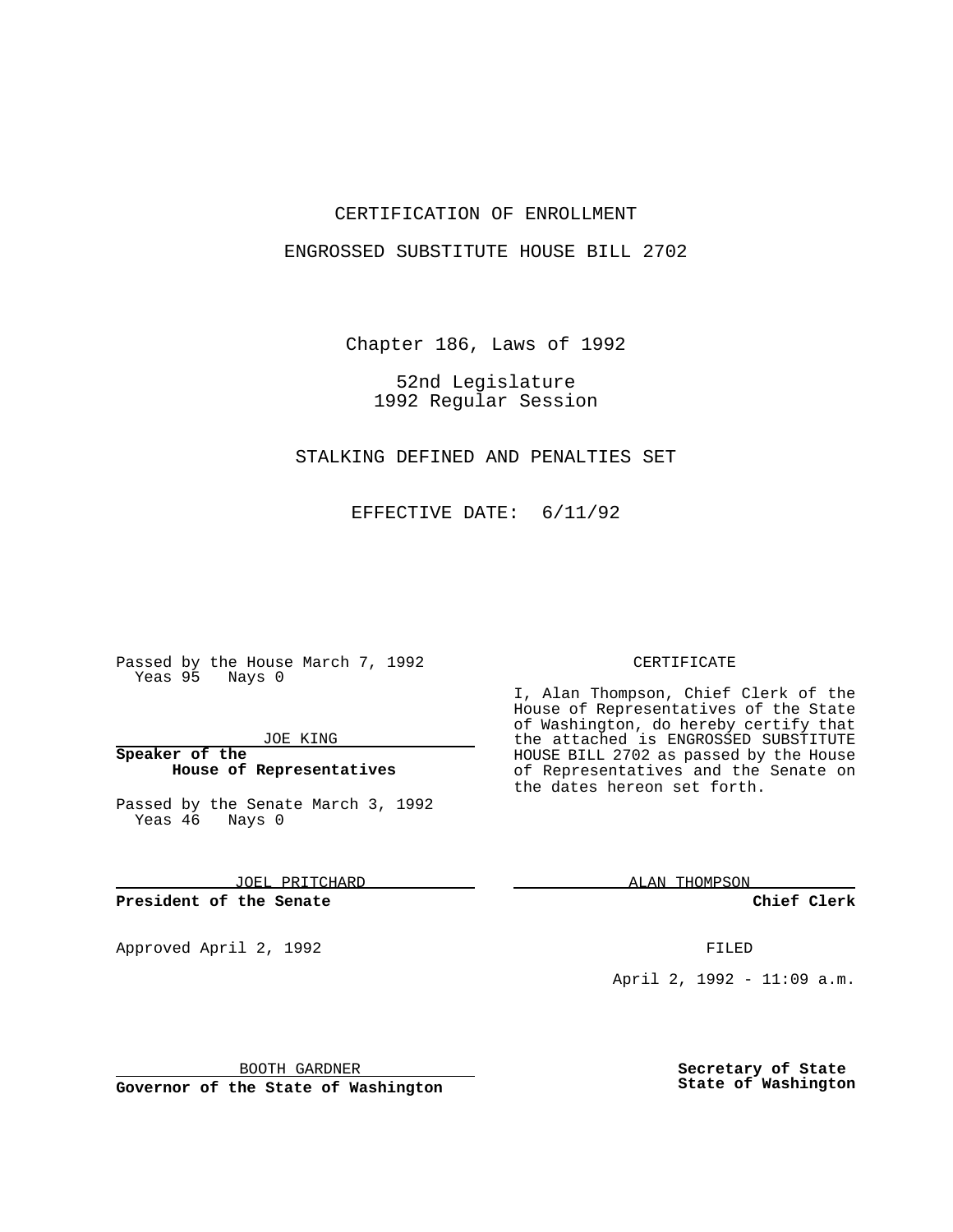## **ENGROSSED SUBSTITUTE HOUSE BILL 2702** \_\_\_\_\_\_\_\_\_\_\_\_\_\_\_\_\_\_\_\_\_\_\_\_\_\_\_\_\_\_\_\_\_\_\_\_\_\_\_\_\_\_\_\_\_\_\_

\_\_\_\_\_\_\_\_\_\_\_\_\_\_\_\_\_\_\_\_\_\_\_\_\_\_\_\_\_\_\_\_\_\_\_\_\_\_\_\_\_\_\_\_\_\_\_

# AS AMENDED BY THE SENATE

Passed Legislature - 1992 Regular Session

#### **State of Washington 52nd Legislature 1992 Regular Session**

**By** House Committee on Judiciary (originally sponsored by Representatives R. Johnson, Belcher, Paris, Schmidt, Anderson, Roland, Bray, Jacobsen, Spanel, Scott, Leonard, Sheldon, Wynne, Lisk, Ebersole, Brough, Basich, R. King, Valle, Zellinsky, Kremen, Hochstatter, Wineberry, Winsley, Van Luven, Forner, P. Johnson, Bowman, Pruitt, Fraser, Tate, Ogden, J. Kohl, McLean, Wood and Rasmussen)

Read first time 02/07/92.

1 AN ACT Relating to harassment; amending RCW 9A.46.020, 9A.46.030, 2 9A.46.060, 9A.46.100, 9.61.230, 9.94A.155, 10.77.205, and 71.05.425; 3 adding a new section to chapter 9A.46 RCW; and prescribing penalties.

4 BE IT ENACTED BY THE LEGISLATURE OF THE STATE OF WASHINGTON:

5 NEW SECTION. **Sec. 1.** A new section is added to chapter 9A.46 RCW 6 to read as follows:

7 (1) A person commits the crime of stalking if, without lawful 8 authority and under circumstances not amounting to a felony attempt of 9 another crime:

 (a) He or she intentionally and repeatedly follows another person to that person's home, school, place of employment, business, or any other location, or follows the person while the person is in transit 13 between locations; and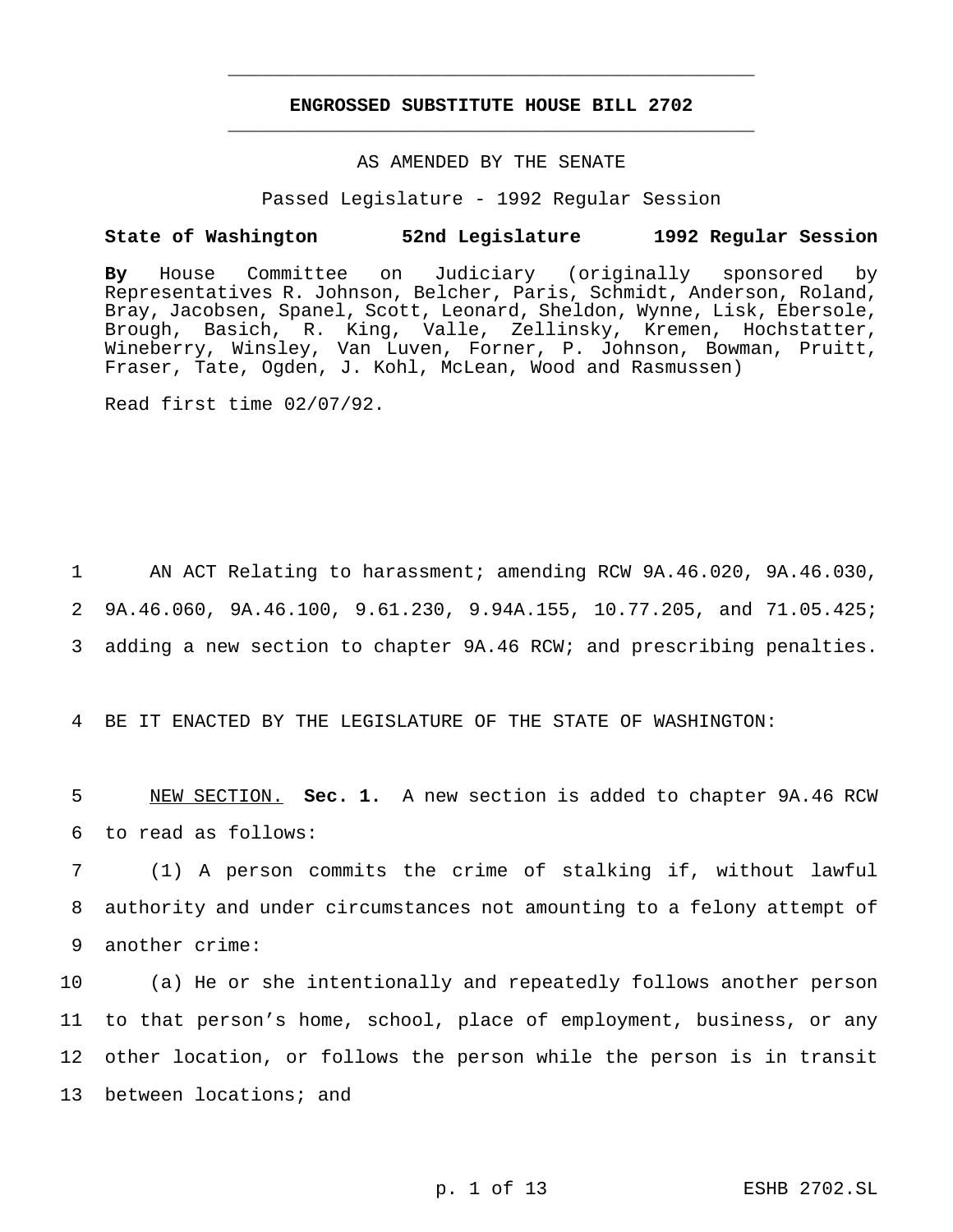(b) The person being followed is intimidated, harassed, or placed in fear that the stalker intends to injure the person or property of the person being followed or of another person. The feeling of fear, intimidation, or harassment must be one that a reasonable person in the same situation would experience under all the circumstances; and

(c) The stalker either:

 (i) Intends to frighten, intimidate, or harass the person being followed; or

 (ii) Knows or reasonably should know that the person being followed is afraid, intimidated, or harassed even if the stalker did not intend to place the person in fear or intimidate or harass the person.

 (2)(a) It is not a defense to the crime of stalking under 13 subsection  $(1)(c)(i)$  of this section that the stalker was not given actual notice that the person being followed did not want the stalker 15 to contact or follow the person; and

 (b) It is not a defense to the crime of stalking under subsection (1)(c)(ii) of this section that the stalker did not intend to frighten, intimidate, or harass the person being followed.

 (3) It shall be a defense to the crime of stalking that the defendant is a licensed private detective acting within the capacity of his or her license as provided by chapter 18.165 RCW.

 (4) Attempts to contact or follow the person after being given actual notice that the person does not want to be contacted or followed constitutes prima facie evidence that the stalker intends to intimidate or harass the person.

 (5) A person who stalks another person is guilty of a gross misdemeanor except that the person is guilty of a class C felony if any of the following applies: (a) The stalker has previously been convicted in this state or any other state of any crime of harassment, as defined in RCW 9A.46.060, of the same victim or members of the ESHB 2702.SL p. 2 of 13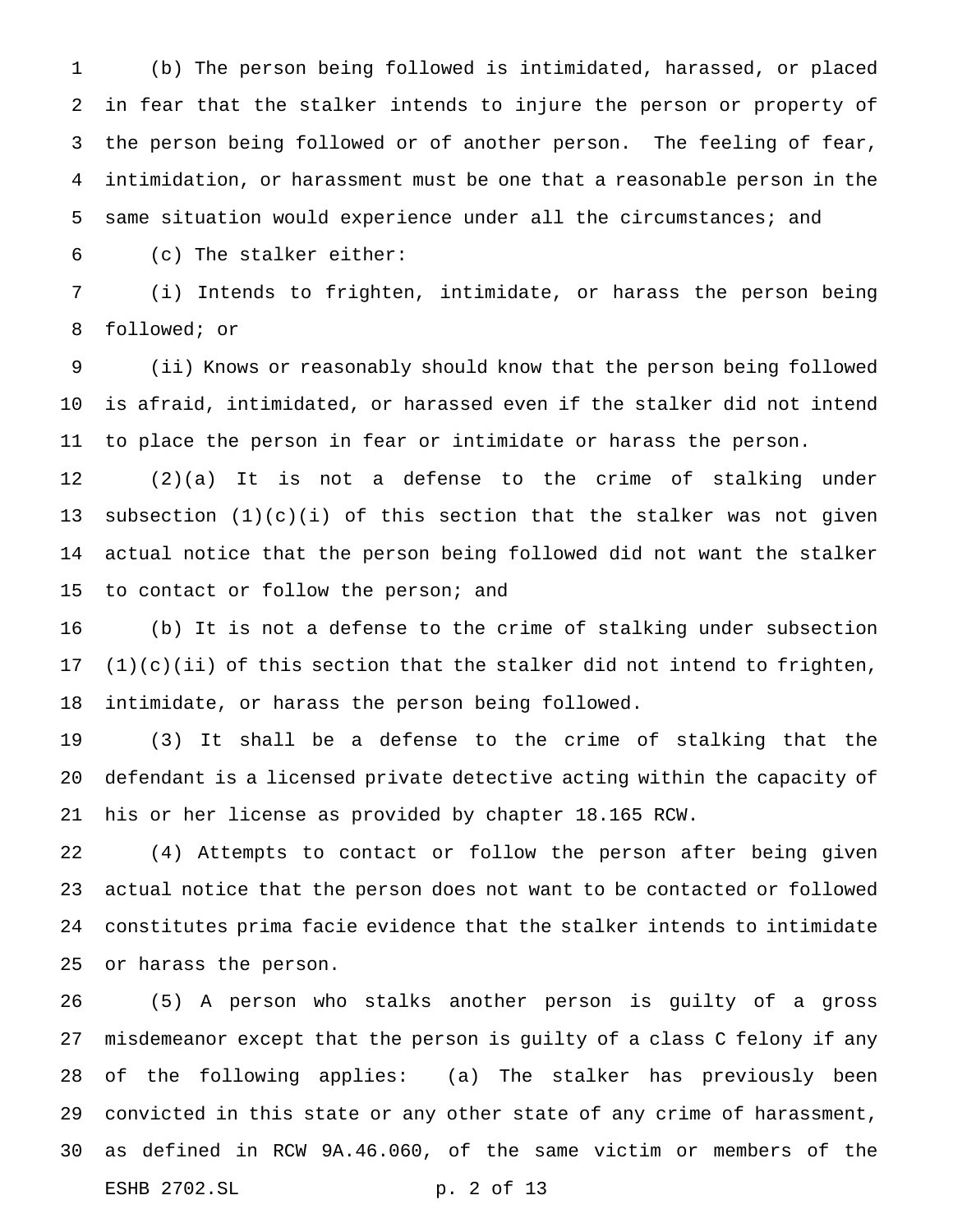victim's family or household or any person specifically named in a no- contact order or no-harassment order; (b) the person violates a court order issued pursuant to RCW 9A.46.040 protecting the person being stalked; or (c) the stalker has previously been convicted of a gross misdemeanor or felony stalking offense under this section for stalking another person.

 **Sec. 2.** RCW 9A.46.020 and 1985 c 288 s 2 are each amended to read as follows:

(1) A person is guilty of harassment if:

(a) Without lawful authority, the person knowingly threatens:

 (i) To cause bodily injury in the future to the person threatened or to any other person; or

 (ii) To cause physical damage to the property of a person other than the actor; or

 (iii) To subject the person threatened or any other person to physical confinement or restraint; or

 (iv) Maliciously to do any other act which is intended to substantially harm the person threatened or another with respect to his 19 or her physical or mental health or safety; and

 (b) The person by words or conduct places the person threatened in reasonable fear that the threat will be carried out.

 (2) A person who harasses another is guilty of a gross misdemeanor 23 punishable under chapter 9A.20 RCW, ((unless)) except that the person 24 is guilty of a class C felony if either of the following applies: (a) 25 The person has previously been convicted in this or any other state of any crime of harassment, as defined in RCW 9A.46.060, of the same victim or members of the victim's family or household or any person 28 specifically named in a no-contact or no-harassment order( $\overline{z}$  ), which 29 case the person is guilty of a class C felony punishable under chapter

p. 3 of 13 ESHB 2702.SL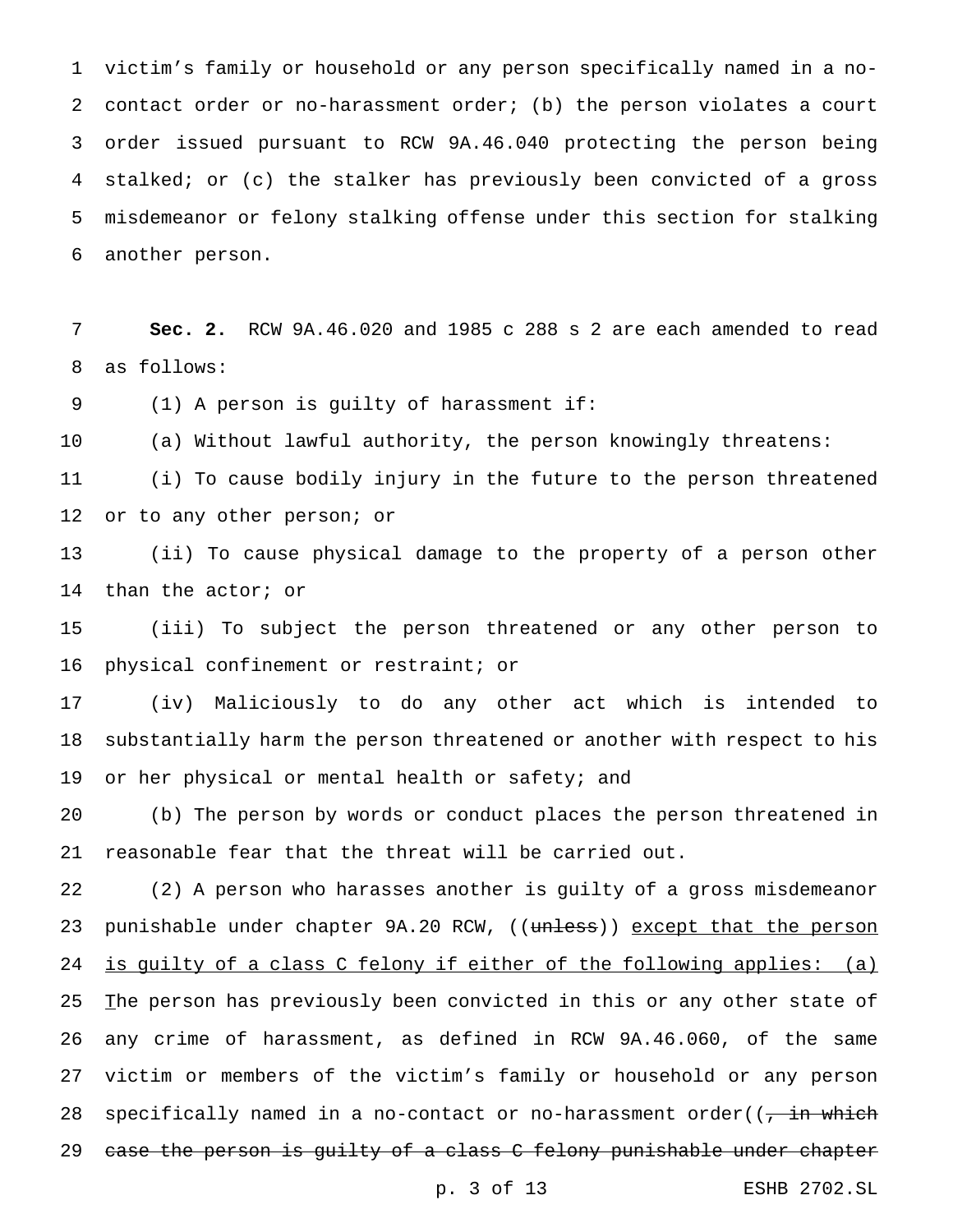1 9A.20 RCW)); or (b) the person harasses another person under subsection 2  $(1)(a)(i)$  of this section by threatening to kill the person threatened 3 or any other person.

 (3) The penalties provided in this section for harassment do not preclude the victim from seeking any other remedy otherwise available under law.

 **Sec. 3.** RCW 9A.46.030 and 1985 c 288 s 3 are each amended to read as follows:

9 Any harassment offense committed as set forth in RCW 9A.46.020 or section 1 of this act may be deemed to have been committed where the conduct occurred or at the place from which the threat or threats were 12 made or at the place where the threats were received.

 **Sec. 4.** RCW 9A.46.060 and 1988 c 145 s 15 are each amended to read as follows:

 As used in this chapter, "harassment" may include but is not limited to any of the following crimes:

- (1) Harassment (RCW 9A.46.020);
- (2) Malicious harassment (RCW 9A.36.080);

(3) Telephone harassment (RCW 9.61.230);

(4) Assault in the first degree (RCW 9A.36.011);

(5) Assault in the second degree (RCW 9A.36.021);

(6) Simple assault [Assault in the fourth degree] (RCW 9A.36.041);

(7) Reckless endangerment [in the second degree] (RCW 9A.36.050);

(8) Extortion in the first degree (RCW 9A.56.120);

(9) Extortion in the second degree (RCW 9A.56.130);

- (10) Coercion (RCW 9A.36.070);
- (11) Burglary in the first degree (RCW 9A.52.020);

(12) Burglary in the second degree (RCW 9A.52.030);

ESHB 2702.SL p. 4 of 13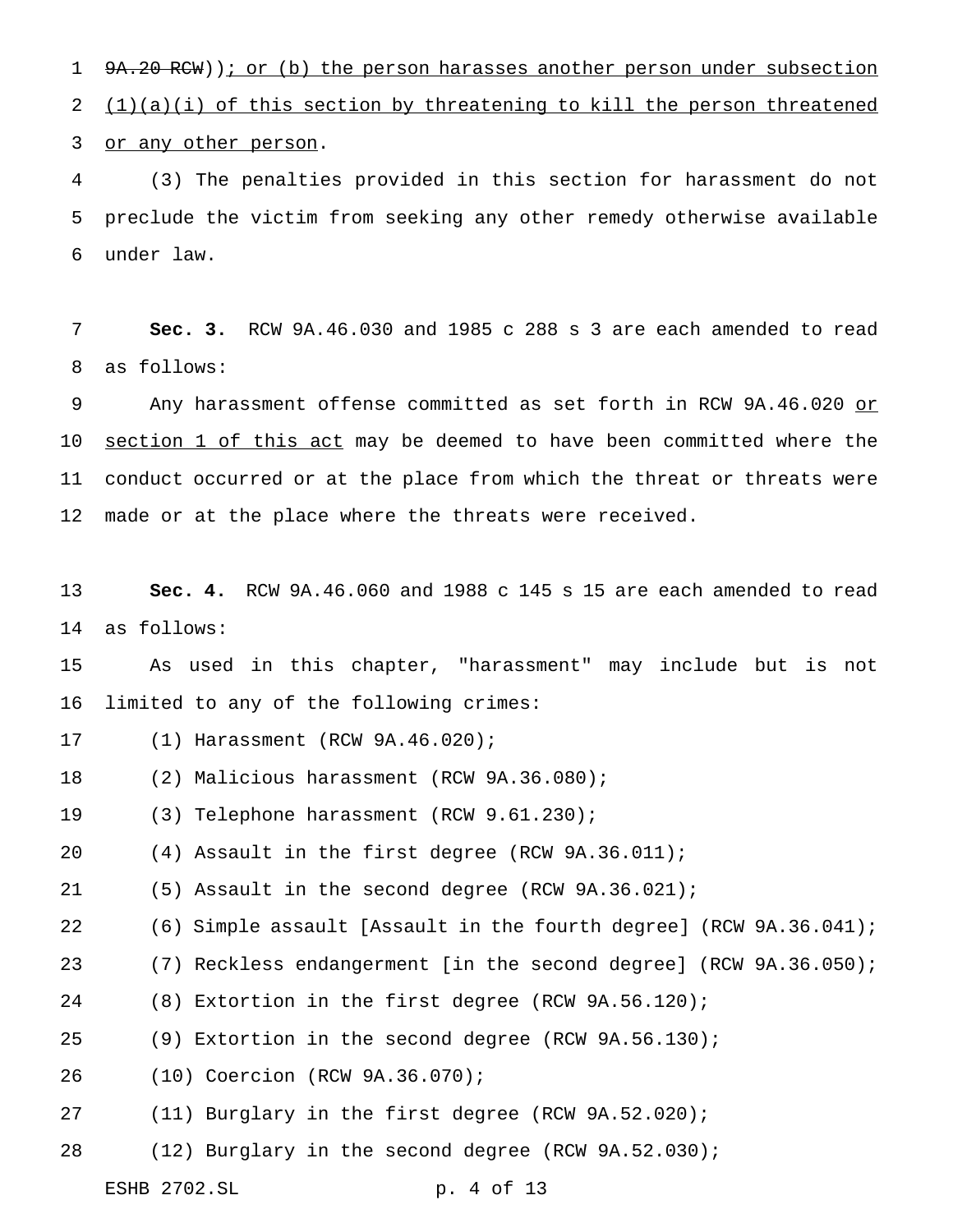| $\mathbf 1$ | $(13)$ Criminal trespass in the first degree (RCW 9A.52.070);                  |
|-------------|--------------------------------------------------------------------------------|
| 2           | $(14)$ Criminal trespass in the second degree (RCW 9A.52.080);                 |
| 3           | (15) Malicious mischief in the first degree (RCW 9A.48.070);                   |
| 4           | (16) Malicious mischief in the second degree (RCW 9A.48.080);                  |
| 5           | (17) Malicious mischief in the third degree (RCW 9A.48.090);                   |
| 6           | (18) Kidnapping in the first degree (RCW 9A.40.020);                           |
| 7           | (19) Kidnapping in the second degree (RCW 9A.40.030);                          |
| 8           | (20) Unlawful imprisonment (RCW 9A.40.040);                                    |
| 9           | (21) Rape in the first degree (RCW 9A.44.040);                                 |
| 10          | (22) Rape in the second degree (RCW 9A.44.050);                                |
| 11          | (23) Rape in the third degree (RCW 9A.44.060);                                 |
| 12          | (24) Indecent liberties (RCW 9A.44.100);                                       |
| 13          | $(25)$ Rape of a child in the first degree (RCW 9A.44.073);                    |
| 14          | $(26)$ Rape of a child in the second degree (RCW 9A.44.076);                   |
| 15          | $(27)$ Rape of a child in the third degree (RCW 9A.44.079);                    |
| 16          | (28) Child molestation in the first degree (RCW 9A.44.083);                    |
| 17          | (29) Child molestation in the second degree (RCW 9A.44.086);                   |
| 18          | ((and))                                                                        |
| 19          | (30) Child molestation in the third degree (RCW 9A.44.089); and                |
| 20          | (31) Stalking (RCW 9A.46.--- (section 1 of this act)).                         |
|             |                                                                                |
| 21          | Sec. 5. RCW 9A.46.100 and 1985 c 288 s 10 are each amended to read             |
| 22          | as follows:                                                                    |
| 23          | As used in RCW 9.61.230 $((\Theta \oplus f)_L$ 9A.46.020, or section 1 of this |
| 24          | act, a person has been "convicted" at such time as a plea of guilty has        |
| 25          | been accepted or a verdict of guilty has been filed, notwithstanding           |
| 26          | the pendency of any future proceedings including but not limited to            |
| 27          | sentencing, posttrial motions, and appeals.                                    |

p. 5 of 13 ESHB 2702.SL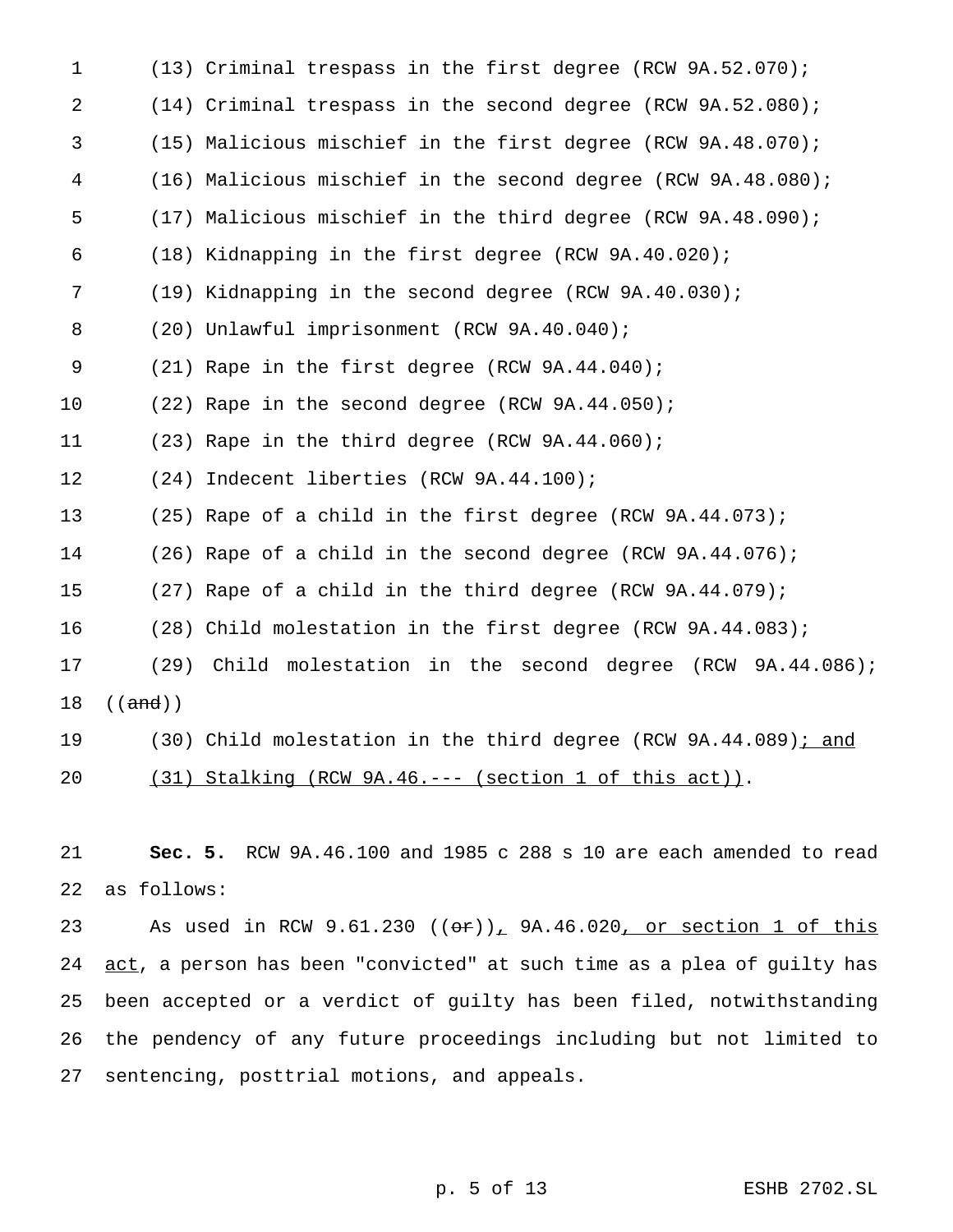**Sec. 6.** RCW 9.61.230 and 1985 c 288 s 11 are each amended to read as follows:

 Every person who, with intent to harass, intimidate, torment or embarrass any other person, shall make a telephone call to such other person:

 (1) Using any lewd, lascivious, profane, indecent, or obscene words or language, or suggesting the commission of any lewd or lascivious act; or

 (2) Anonymously or repeatedly or at an extremely inconvenient hour, 10 whether or not conversation ensues; or

 (3) Threatening to inflict injury on the person or property of the person called or any member of his or her family or household; 13 shall be guilty of a gross misdemeanor, ((unless)) except that the 14 person is guilty of a class C felony if either of the following 15 applies: (a) That person has previously been convicted of any crime of harassment, as defined in RCW 9A.46.060, with the same victim or member of the victim's family or household or any person specifically named in 18 a no-contact or no-harassment order in this or any other state( $(\frac{1}{2} + i\frac{1}{2})$  which case the person is guilty of a class C felony punishable under 20 chapter 9A.20 RCW) ) *i* or

 (b) That person harasses another person under subsection (3) of 22 this section by threatening to kill the person threatened or any other 23 person.

 **Sec. 7.** RCW 9.94A.155 and 1990 c 3 s 121 are each amended to read as follows:

 (1) At the earliest possible date, and in no event later than ten days before release except in the event of escape or emergency furloughs as defined in RCW 72.66.010, the department of corrections shall send written notice of parole, community placement, work release ESHB 2702.SL p. 6 of 13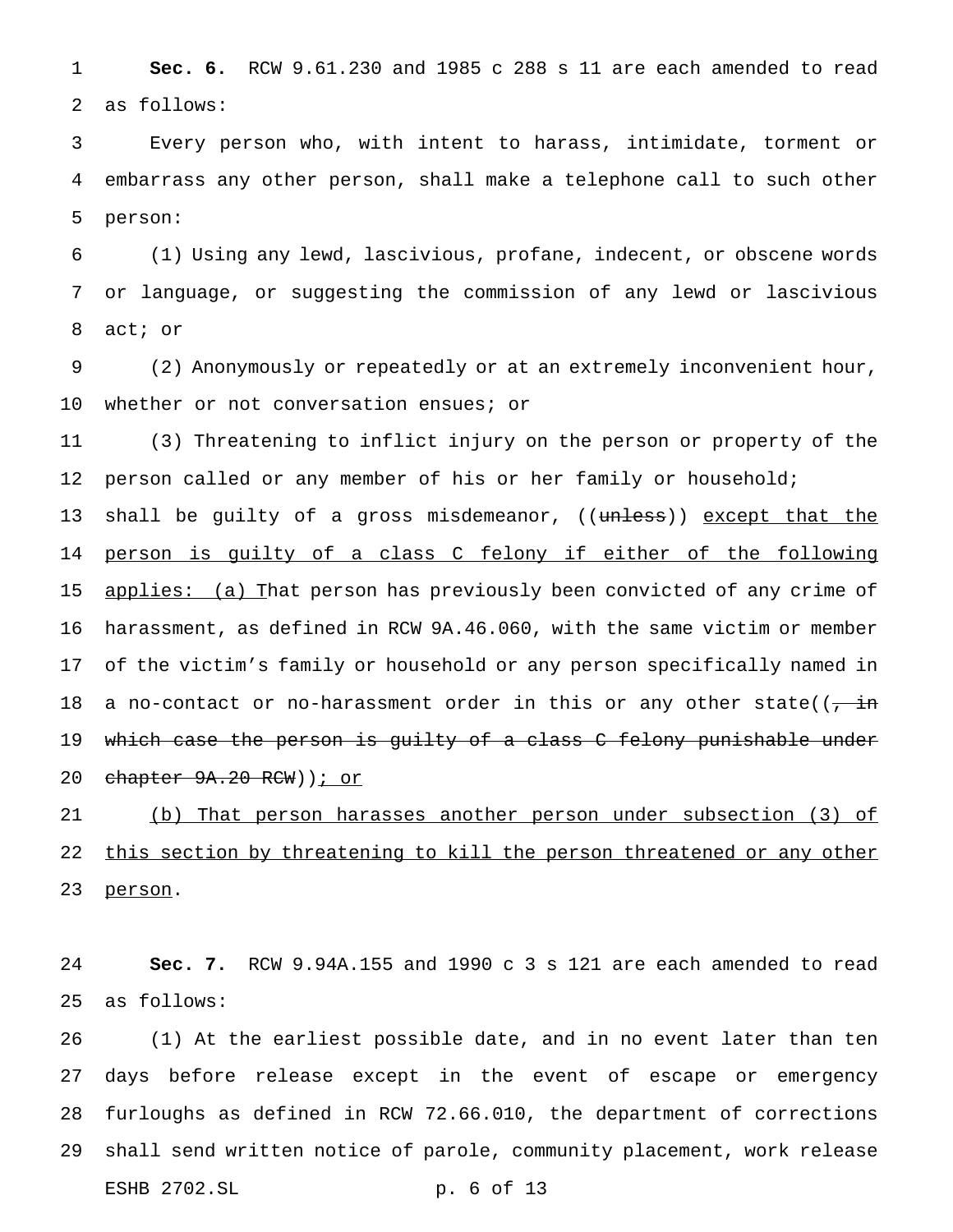placement, furlough, or escape about a specific inmate convicted of a 2 violent offense  $((\sigma \cdot r)_L)$  a sex offense as defined by RCW 9.94A.030, or a felony harassment offense as defined by RCW 9A.46.060 or section 1 of this act, to all of the following:

 (a) The chief of police of the city, if any, in which the inmate will reside or in which placement will be made in a work release program; and

 (b) The sheriff of the county in which the inmate will reside or in which placement will be made in a work release program.

 (2) The same notice as required by subsection (1) of this section shall be sent to the following if such notice has been requested in 12 writing about a specific inmate convicted of a violent offense  $((\Theta \cdot \mathbf{r}))_L$ 13 a sex offense as defined by RCW 9.94A.030, or a felony harassment offense as defined by RCW 9A.46.060 or section 1 of this act:

 (a) The victim of the crime for which the inmate was convicted or the victim's next of kin if the crime was a homicide;

 (b) Any witnesses who testified against the inmate in any court proceedings involving the violent offense; and

 (c) Any person specified in writing by the prosecuting attorney. Information regarding victims, next of kin, or witnesses requesting the notice, information regarding any other person specified in writing by the prosecuting attorney to receive the notice, and the notice are confidential and shall not be available to the inmate.

24 (3) If an inmate convicted of a violent offense  $((\theta \cdot \mathbf{r}))$ , a sex 25 offense as defined by RCW 9.94A.030, or a felony harassment offense as defined by RCW 9A.46.060 or section 1 of this act, escapes from a correctional facility, the department of corrections shall immediately notify, by the most reasonable and expedient means available, the chief of police of the city and the sheriff of the county in which the inmate resided immediately before the inmate's arrest and conviction. If

p. 7 of 13 ESHB 2702.SL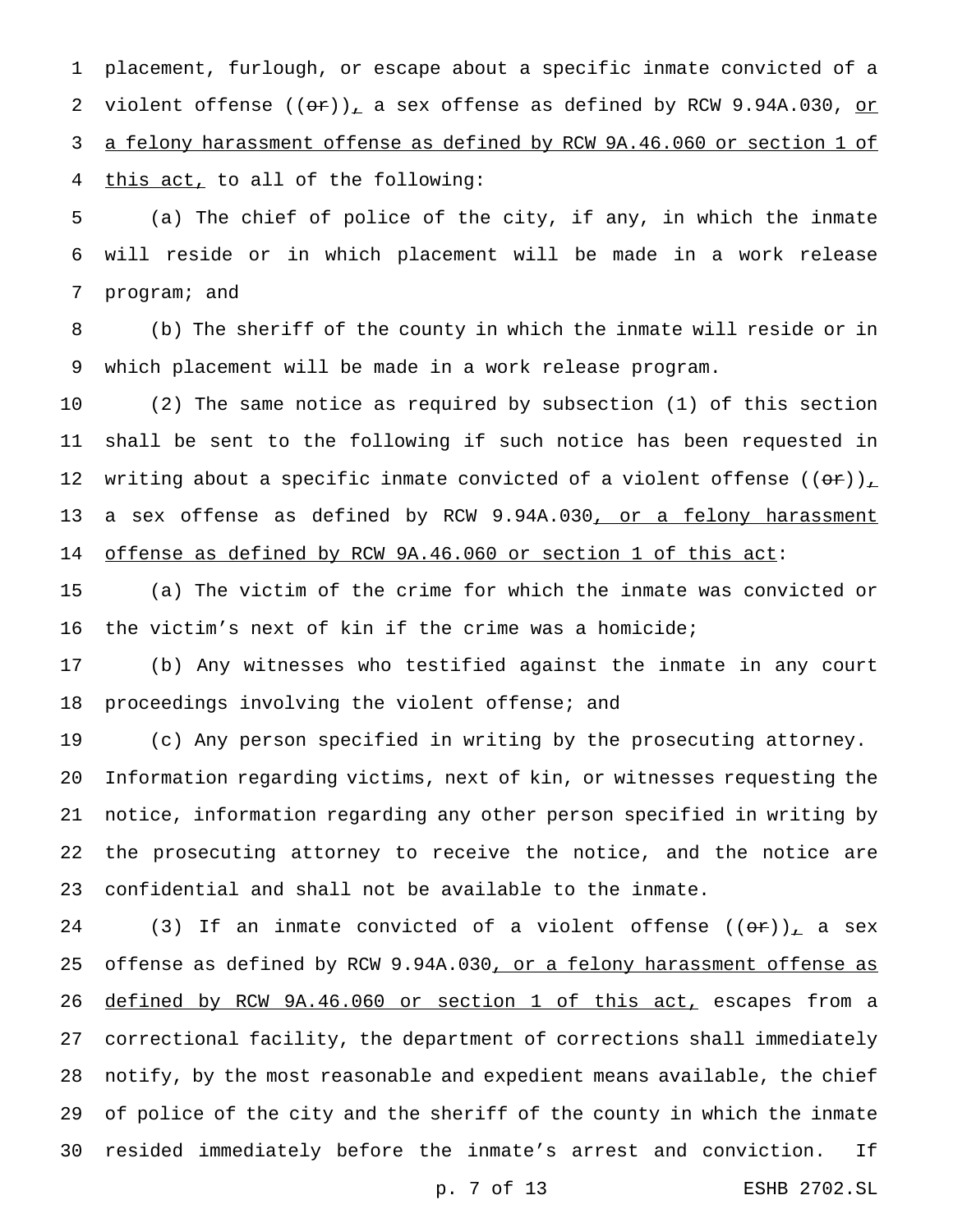previously requested, the department shall also notify the witnesses and the victim of the crime for which the inmate was convicted or the victim's next of kin if the crime was a homicide. If the inmate is recaptured, the department shall send notice to the persons designated in this subsection as soon as possible but in no event later than two working days after the department learns of such recapture.

 (4) If the victim, the victim's next of kin, or any witness is under the age of sixteen, the notice required by this section shall be sent to the parents or legal guardian of the child.

 (5) The department of corrections shall send the notices required by this chapter to the last address provided to the department by the requesting party. The requesting party shall furnish the department with a current address.

 (6) For purposes of this section the following terms have the following meanings:

 (a) "Violent offense" means a violent offense under RCW 9.94A.030; (b) "Next of kin" means a person's spouse, parents, siblings and children.

 (7) Nothing in this section shall impose any liability upon a chief of police of a city or sheriff of a county for failing to request in writing a notice as provided in subsection (1) of this section.

 **Sec. 8.** RCW 10.77.205 and 1990 c 3 s 104 are each amended to read as follows:

 (1)(a) At the earliest possible date, and in no event later than ten days before conditional release, final discharge, authorized furlough pursuant to RCW 10.77.163, or transfer to a less-restrictive facility than a state mental hospital, the superintendent shall send written notice of the conditional release, final discharge, authorized furlough, or transfer of a person who has been found not guilty of a ESHB 2702.SL p. 8 of 13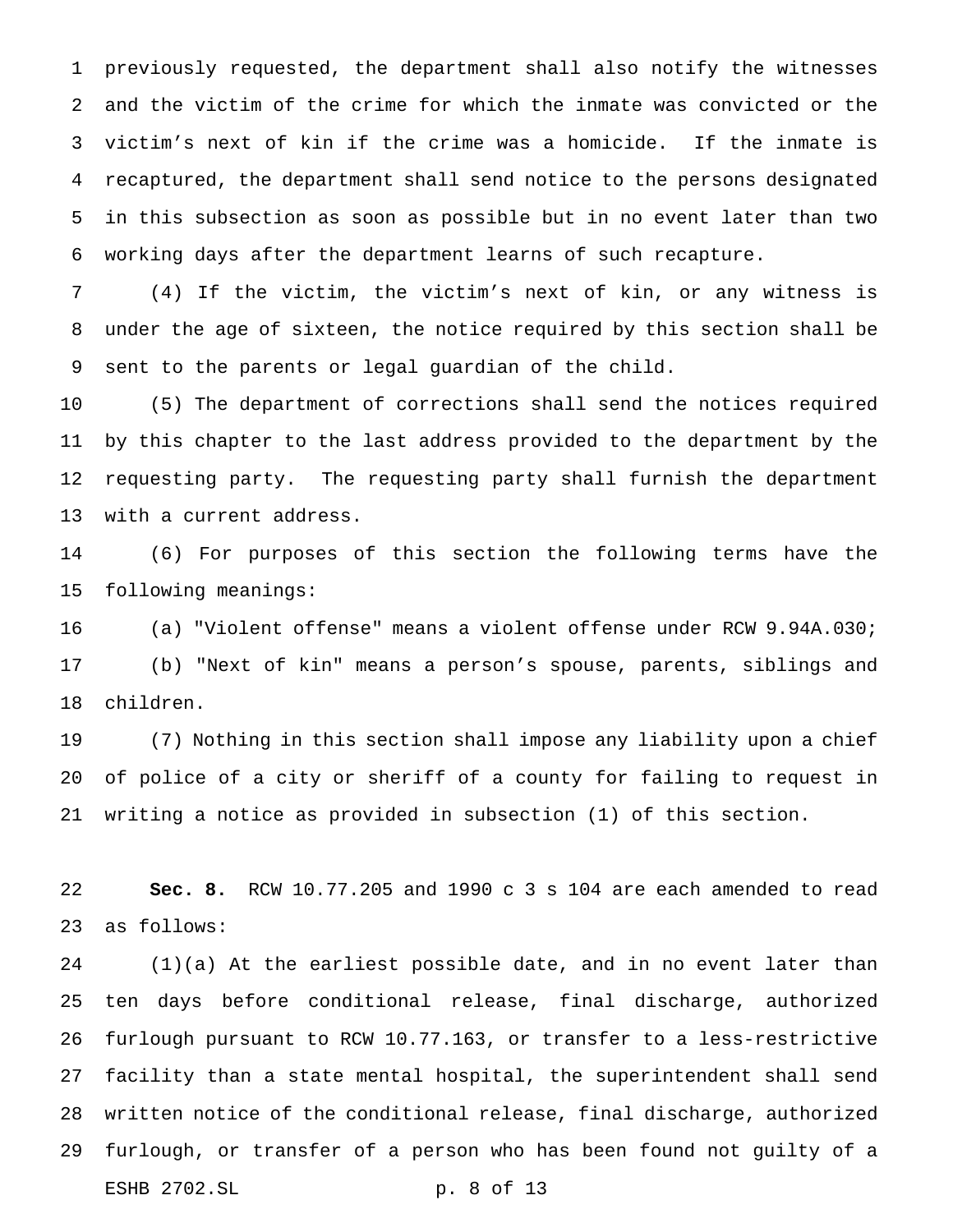1 sex  $((or))_r$  violent, or felony harassment offense by reason of insanity and who is now in the custody of the department pursuant to this chapter, to the following:

 (i) The chief of police of the city, if any, in which the person will reside; and

(ii) The sheriff of the county in which the person will reside.

 (b) The same notice as required by (a) of this subsection shall be sent to the following, if such notice has been requested in writing about a specific person committed under this chapter:

 (i) The victim of the crime for which the person was committed or the victim's next of kin if the crime was a homicide;

 (ii) Any witnesses who testified against the person in any court 13 proceedings; and

 (iii) Any person specified in writing by the prosecuting attorney. Information regarding victims, next of kin, or witnesses requesting the notice, information regarding any other person specified in writing by the prosecuting attorney to receive the notice, and the notice are confidential and shall not be available to the person committed under this chapter.

 (c) In addition to the notice requirements of (a) and (b) of this subsection, the superintendent shall comply with RCW 10.77.163.

22 (2) If a person who has been found not guilty of a sex  $((\theta \cdot \mathbf{r}))_+$ 23 violent, or felony harassment offense by reason of insanity and who is committed under this chapter escapes, the superintendent shall immediately notify, by the most reasonable and expedient means available, the chief of police of the city and the sheriff of the county in which the person resided immediately before the person's arrest. If previously requested, the superintendent shall also notify the witnesses and the victim, if any, of the crime for which the person was committed or the victim's next of kin if the crime was a homicide.

p. 9 of 13 ESHB 2702.SL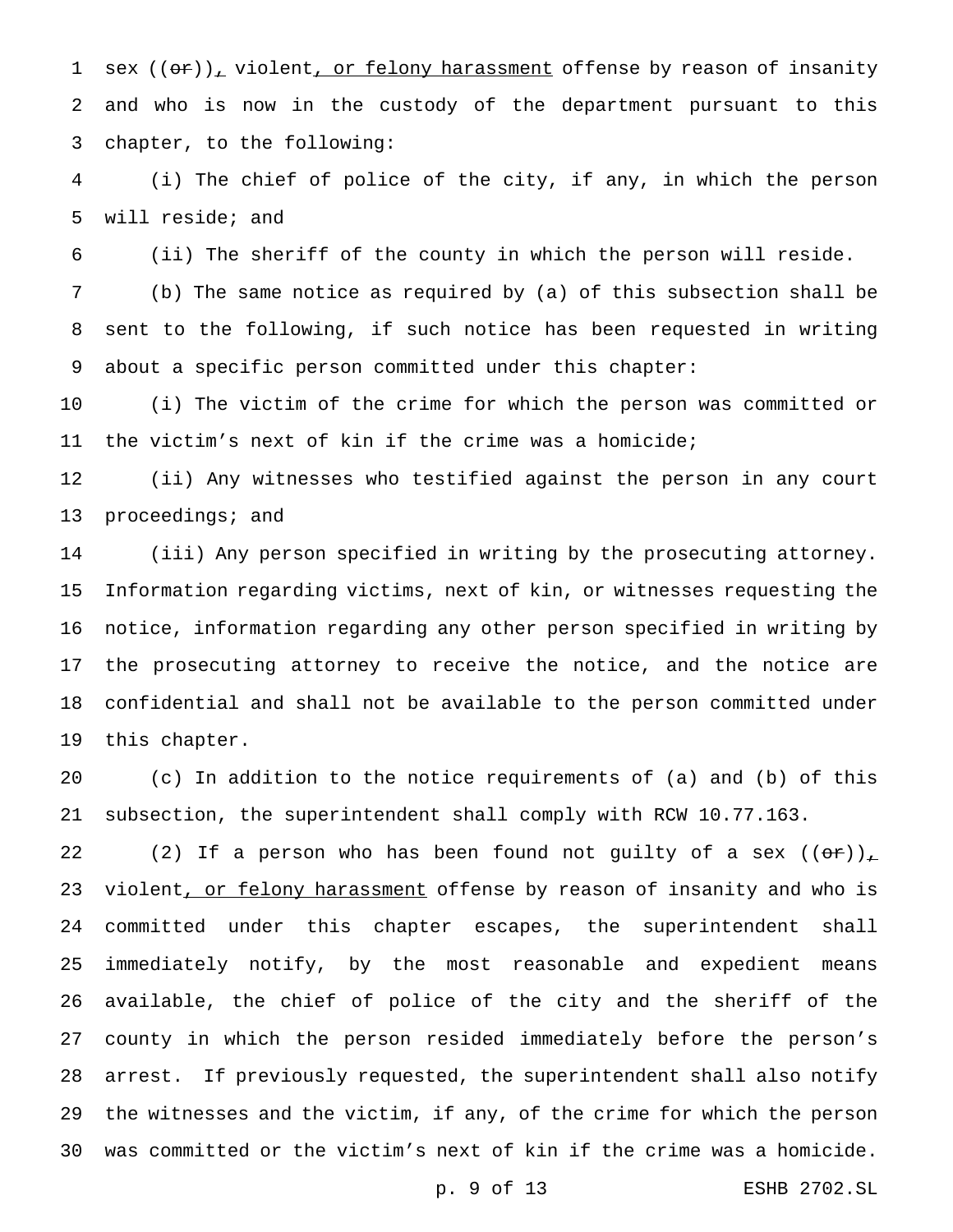The superintendent shall also notify appropriate persons pursuant to RCW 10.77.165. If the person is recaptured, the secretary shall send notice to the persons designated in this subsection as soon as possible but in no event later than two working days after the department learns of such recapture.

 (3) If the victim, the victim's next of kin, or any witness is under the age of sixteen, the notice required by this section shall be sent to the parents or legal guardian of the child.

 (4) The department shall send the notices required by this chapter to the last address provided to the department by the requesting party. The requesting party shall furnish the department with a current address.

 (5) For purposes of this section the following terms have the following meanings:

 (a) "Violent offense" means a violent offense under RCW 9.94A.030; (b) "Sex offense" means a sex offense under RCW 9.94A.030;

 (c) "Next of kin" means a person's spouse, parents, siblings, and children;

 (d) "Authorized furlough" means a furlough granted after compliance 20 with RCW 10.77.163 $\overline{\textit{i}}$ 

 (e) "Felony harassment offense" means a crime of harassment as defined in RCW 9A.46.060 that is a felony.

 **Sec. 9.** RCW 71.05.425 and 1990 c 3 s 109 are each amended to read as follows:

 (1)(a) Except as provided in subsection (2) of this section, at the earliest possible date, and in no event later than ten days before conditional release, final discharge, authorized leave under RCW 71.05.325(2), or transfer to a less-restrictive facility than a state mental hospital, the superintendent shall send written notice of ESHB 2702.SL p. 10 of 13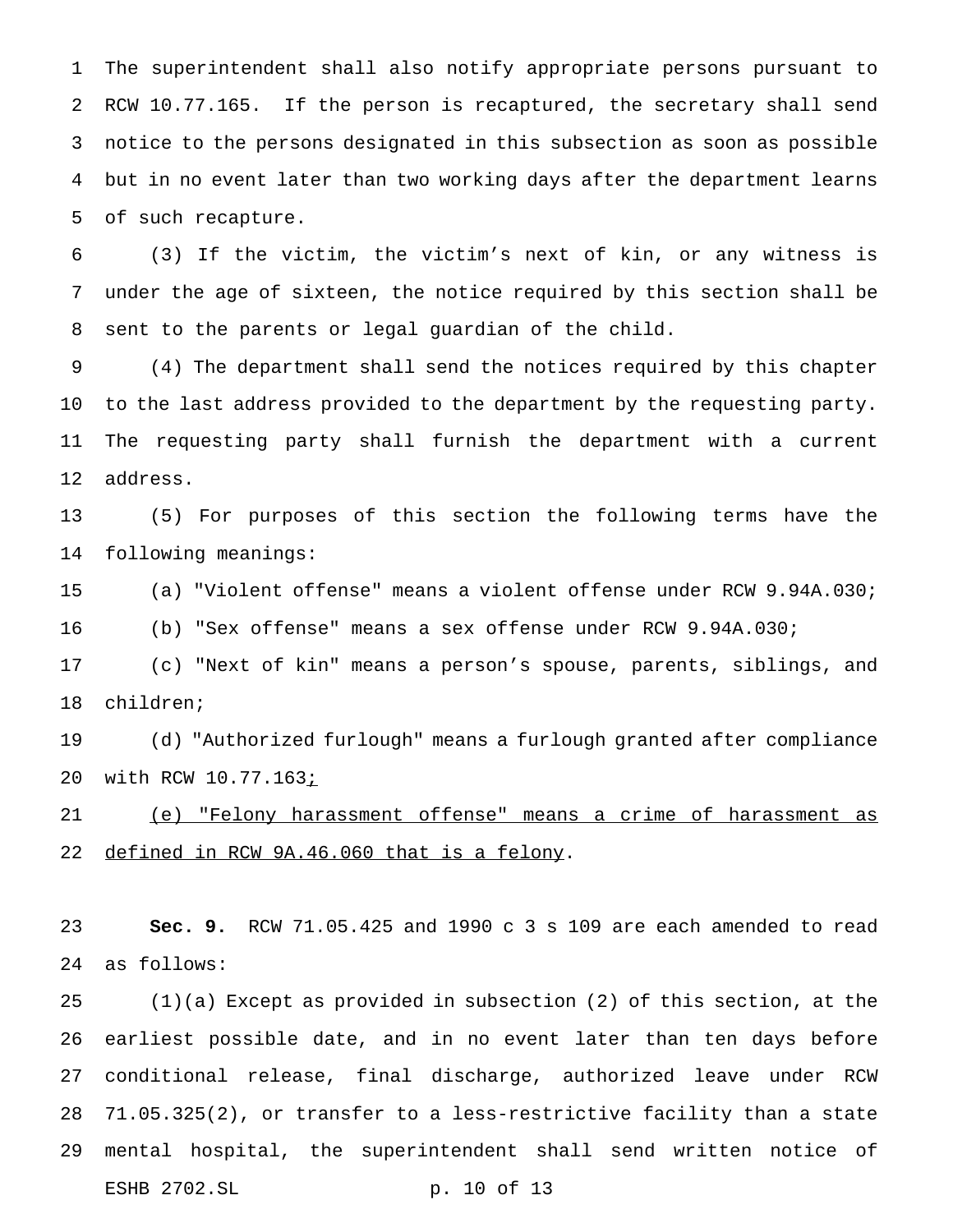conditional release, final discharge, authorized leave, or transfer of a person committed under RCW 71.05.280(3) or 71.05.320(2)(c) following 3 dismissal of a sex  $((or))_+$  violent, or felony harassment offense pursuant to RCW 10.77.090(3) to the following:

 (i) The chief of police of the city, if any, in which the person will reside; and

(ii) The sheriff of the county in which the person will reside.

 (b) The same notice as required by (a) of this subsection shall be sent to the following, if such notice has been requested in writing about a specific person committed under RCW 71.05.280(3) or 11 71.05.320(2)(c) following dismissal of a sex  $((e^+))_+$  violent, or felony 12 harassment offense pursuant to RCW 10.77.090(3):

13 (i) The victim of the sex  $((\sigma \rightarrow )_{\mathcal{L}})$  violent  $((\sigma \rightarrow )_{\mathcal{L}})$  or felony 14 <u>harassment offense</u> that was dismissed pursuant to RCW 10.77.090(3) preceding commitment under RCW 71.05.280(3) or 71.05.320(2)(c) or the victim's next of kin if the crime was a homicide;

 (ii) Any witnesses who testified against the person in any court 18 proceedings; and

 (iii) Any person specified in writing by the prosecuting attorney. Information regarding victims, next of kin, or witnesses requesting the notice, information regarding any other person specified in writing by the prosecuting attorney to receive the notice, and the notice are confidential and shall not be available to the person committed under this chapter.

 (2) If a person committed under RCW 71.05.280(3) or 71.05.320(2)(c) 26 following dismissal of a sex  $((\Theta \hat{r}))_+$  violent<u>, or felony harassment</u> offense pursuant to RCW 10.77.090(3) escapes, the superintendent shall immediately notify, by the most reasonable and expedient means available, the chief of police of the city and the sheriff of the county in which the person resided immediately before the person's

p. 11 of 13 ESHB 2702.SL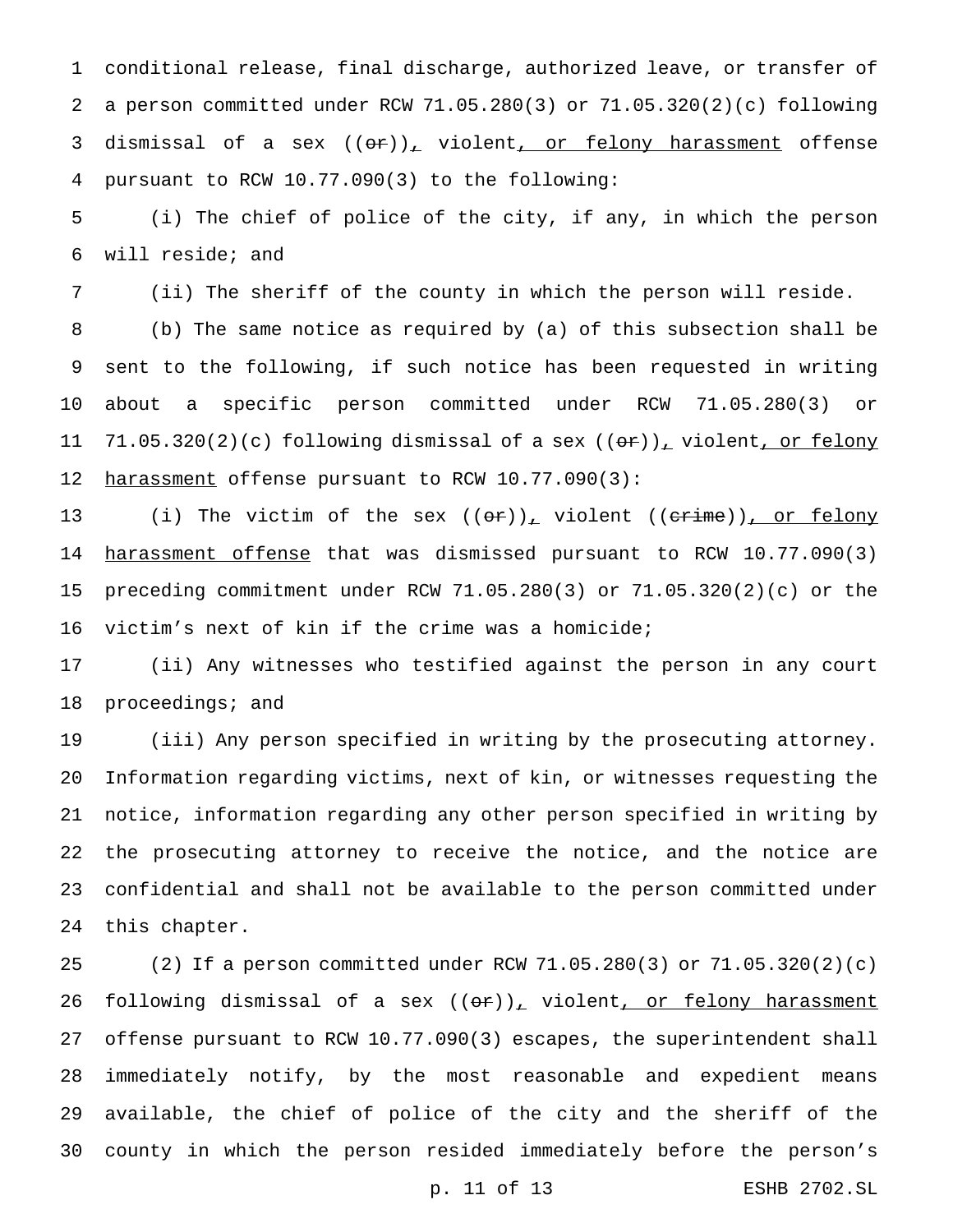arrest. If previously requested, the superintendent shall also notify 2 the witnesses and the victim of the sex  $((\theta \hat{r}))_+$  violent  $((\theta \hat{r}, \theta))_+$  or 3 felony harassment offense that was dismissed pursuant to RCW 10.77.090(3) preceding commitment under RCW 71.05.280(3) or 71.05.320(2) or the victim's next of kin if the crime was a homicide. In addition, the secretary shall also notify appropriate parties pursuant to RCW 71.05.410. If the person is recaptured, the superintendent shall send notice to the persons designated in this subsection as soon as possible but in no event later than two working days after the department learns of such recapture.

 (3) If the victim, the victim's next of kin, or any witness is under the age of sixteen, the notice required by this section shall be sent to the parent or legal guardian of the child.

 (4) The superintendent shall send the notices required by this chapter to the last address provided to the department by the requesting party. The requesting party shall furnish the department with a current address.

 (5) For purposes of this section the following terms have the following meanings:

(a) "Violent offense" means a violent offense under RCW 9.94A.030;

(b) "Sex offense" means a sex offense under RCW 9.94A.030;

 (c) "Next of kin" means a person's spouse, parents, siblings, and 23 children<u>;</u>

 (d) "Felony harassment offense" means a crime of harassment as defined in RCW 9A.46.060 that is a felony.

 NEW SECTION. **Sec. 10.** If any provision of this act or its application to any person or circumstance is held invalid, the remainder of the act or the application of the provision to other persons or circumstances is not affected.

ESHB 2702.SL p. 12 of 13